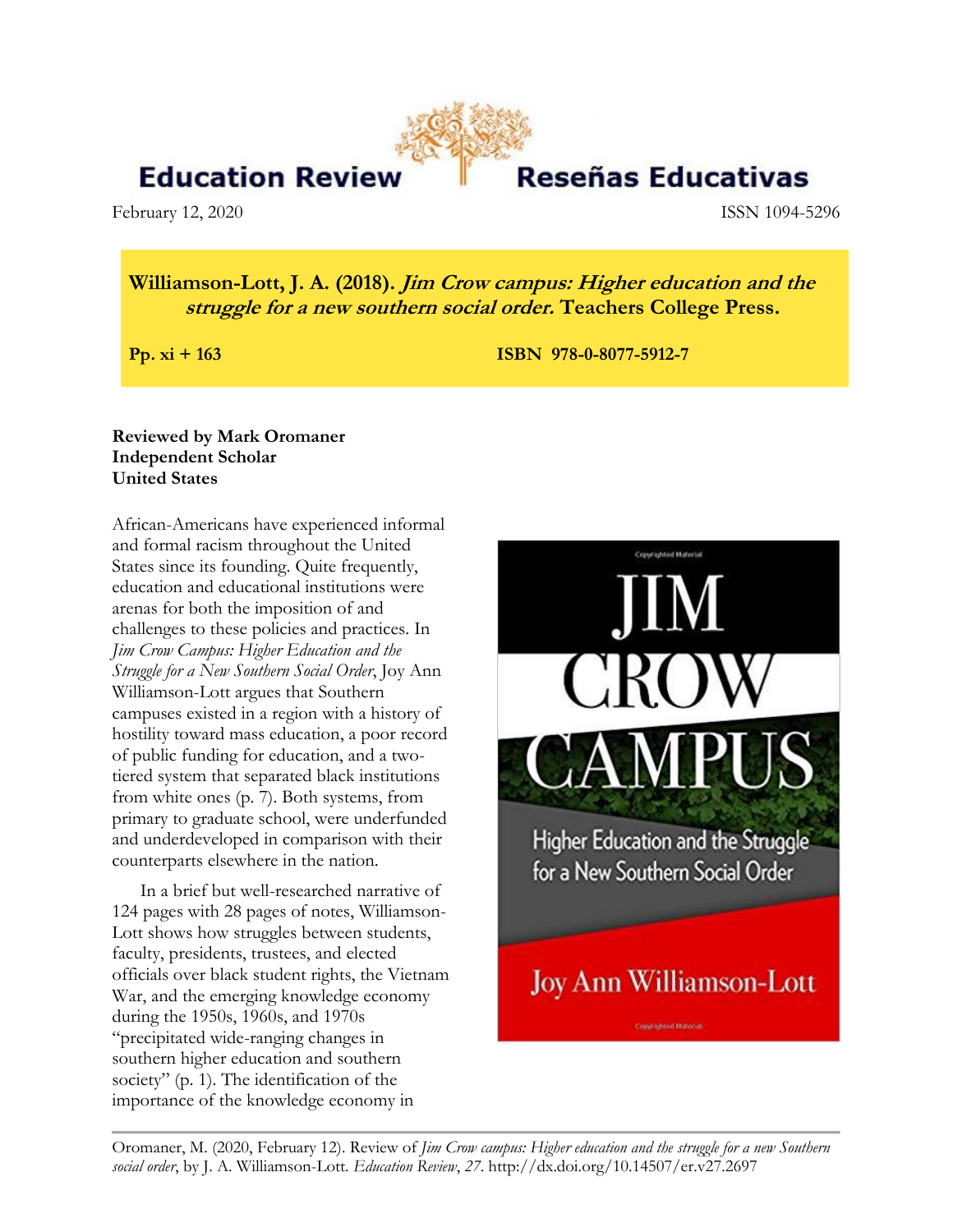changing southern higher education and the southern social order is a significant contribution of *Jim Crow Campus*. The value of the same rules for all that are integral to knowledge development is antithetical to the value of different rules for whites and blacks inherent in white supremacist ideology. If southern states and southern institutions of higher education wished to get a share of the funding available through the federal government and foundations, they had to accept the policies and regulations that accompanied those funds. A recent potential use of federal funds to influence higher education institutions is President Trump's threat that the federal government should look at the funds provided to colleges and universities that are not open to speakers on the extreme ideological right.

To limit her scope, Williamson-Lott defines "Southern" colleges and universities as those in the 11 states accredited by the Southern Association of Colleges and Schools (SACS): Alabama, Florida, Georgia, Kentucky, Louisiana, Mississippi, North Carolina, South Carolina, Tennessee, Texas, and Virginia. Membership in SACS and in other regional accrediting agencies is "voluntary." However, without regional accreditation, institutions are exposed to loss of federal funds, denial of credits by other colleges and licensing agencies, and possible loss of state licensure, among other sanctions. To account for the diversity among institutions, Williamson-Lott examines types of institution, (e.g., black and white, private and public) in different locations and with different reputations. Throughout the book, the reader is provided details of specific recorded infringements of faculty and student rights at specific institutions. These illustrations demonstrate that reactions to changes such as the emerging knowledge economy and the black freedom struggle were not uniform across southern institutions.

A particularly useful conceptualization of the diversity within the south is between "peripheral" Southern states such as

Kentucky, Tennessee, North Carolina, and Arkansas and "deep" Southern states such as Louisiana, Mississippi, and Alabama. For example, peripheral states were much quicker to implement post-Brown decisions regarding desegregation of colleges and universities than were deep states. A number of white elite institutions and public universities struck racist language from their charters and, reluctantly, enrolled a small number of black students. According to the author, "Public officials in the Deep South and trustees at smaller white private institutions vowed to hold the line against what they believed to be federal encroachment" (p. 26). Rather than "believed to be," it might have been more accurate to state, "what they argued."

Four chapters (3-6) provide collegespecific details of events from 1955-1965 and 1965-1975. The cases presented demonstrate shifts in white student and faculty activism, an acceleration of the anti-Vietnam War movement, a rise of the Black Power movement, and conflicts between students and faculty on the one hand and administrators, trustees, and state officials on the other. State officials, of course, also engaged in well-known conflicts with the federal government (e.g., Governors Faubus and Wallace).

In the late 1950s, both black and white students nationwide began to protest against the concept of in loco parentis. In the South, the demand that black students had First Amendment Constitutional rights of freedom of the press and association often set off a reaction that resulted in a backlash. The demand for these rights was a direct attack on the notion of white supremacy and the paternalistic, caste system of the southern social order. The state reactions were strongest at black public institutions where white appointed trustees and officials had little stake in the quality and reputations of the schools. The white counterparts to these institutions were better able to resist state infringement. The ability of private institutions to resist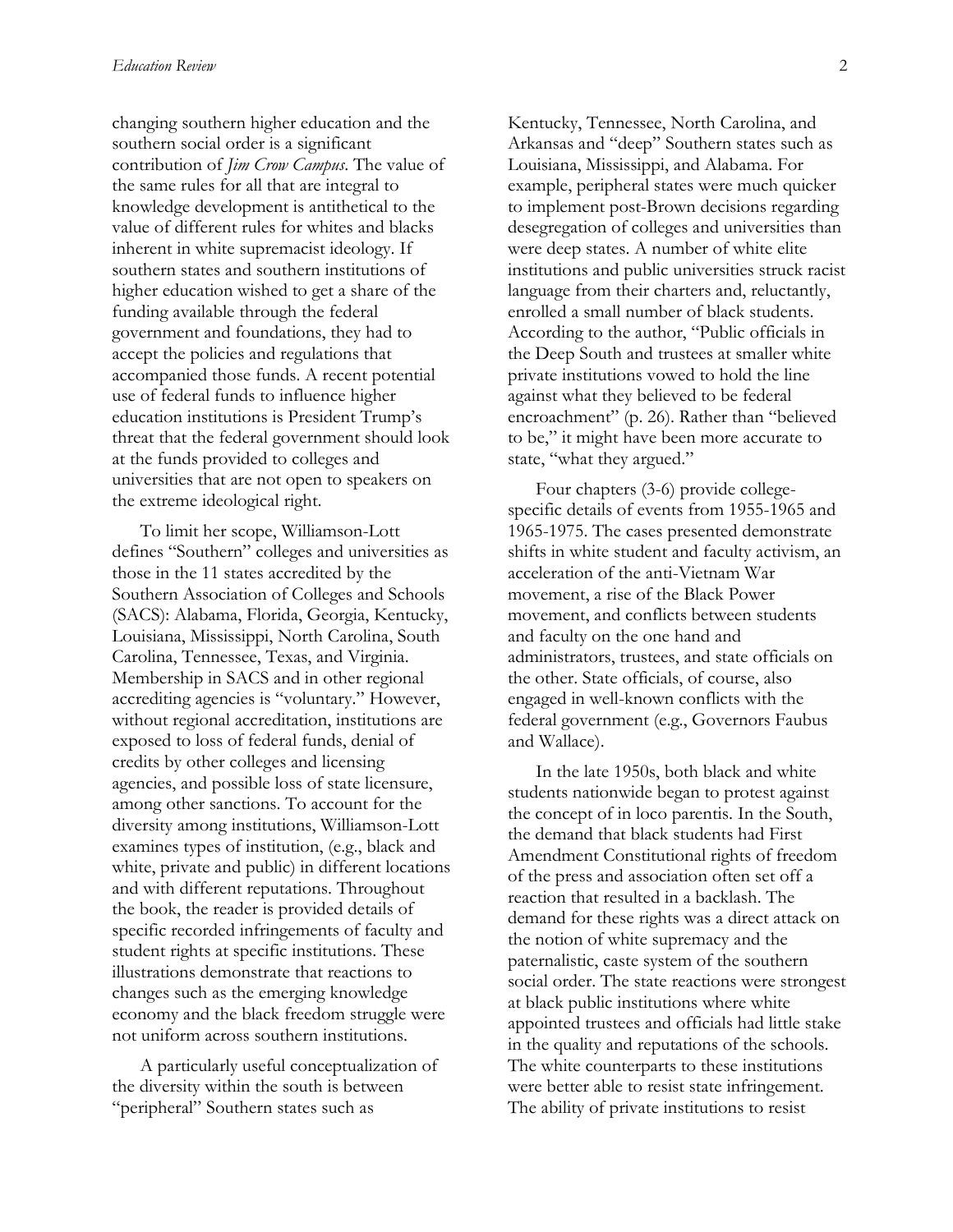varied depending on the attitudes of presidents, endowments, and reputation.

It was during this earlier period that the American Association of University Professors censored a number of institutions for their participation in the resistance-to-change campaign "and its use of anticommunist sentiment to quell dissent" (p. 11). This was the period of the conflated red scare and black scare. Once again, responses from different types of institution varied. In some cases, faculty were fired for supporting racial equality, while in others, such actions were protected. However, regardless of the type of college or university, the existence of conflicts over First Amendment rights and academic freedom on campus, "represented cracks in the intellectual edifice of white supremacy" (p. 48). The red scare in the United States experienced ebbs and flows since the 1917 Soviet revolution and probably reached its zenith in the 1950s with McCarthyism, the national security state, and the hearings of the House Un-American Activities Committee. While southern institutions were not different from institutions in other regions in their purges of faculty with the wrong political leaning, "[a]t times, the accusations simply were posturing or were as much a response to the black scare as to the red scare" (p. 49).

As a result of actions such as court decisions, the passing of the 26<sup>th</sup> Amendment lowering the voting age from 21 to 18, and the end of student Vietnam War draft deferments, the demise of in loco parentis provisions on campus accelerated. This period also saw the establishment of black studies programs and a shift from the rights of students and desegregation to a focus on Black Power. Also, southern campus activists were well aware of events at Berkeley, Columbia, and Wisconsin. Although change was not inevitable, "Institutions moved in fits and starts but most significantly expanded student freedoms by the mid-1970s" (p. 12). Southern campuses became increasingly similar to one

another and to their counterparts throughout the nation.

In sum, for Williamson–Lott, "there was nothing particularly southern about restraints on academic freedom by the 1970s" (p. 120). This was not all positive. Many trustees and administrators at institutions both north and south now employed the rhetoric formerly used in the South to censor faculty and students who were active in the anti-Vietnam War movement.

Williamson-Lott does an outstanding job in documenting and putting into perspective the long and winding road that led from the special southern campus and social order of the mid-1950s to the not-very-special cultures of the mid-1970s. Particularly impressive is the balance between events occurring on individual campuses and events at the state and national levels. Williamson-Lott's cogent narrative documents the need to reject any view that colleges and universities are "ivory tower" institutions closed to influences from their environment.

Changes made from the 1950s to the 1970s were due to a confluence of forces and the willingness of many groups and individuals, inside and outside of campuses, to engage in struggles with those who wished to maintain the old orders. However, Williamson-Lott makes a convincing argument that while the idealism of students, faculty, and other agents fighting for change should not be diminished, white Southern officials and trustees supported faculty and student freedoms, "when, and only when, they got something out of the compromise, including local and regional prosperity" (p. 122). Politicians and trustees did not experience moral conversions concerning race and the war.

*Jim Crow Campus* will be of value to students, formal and informal, of Southern Studies, Higher Education, African-American Studies, American History, Social Change, and Law & Society. The book is well-written and